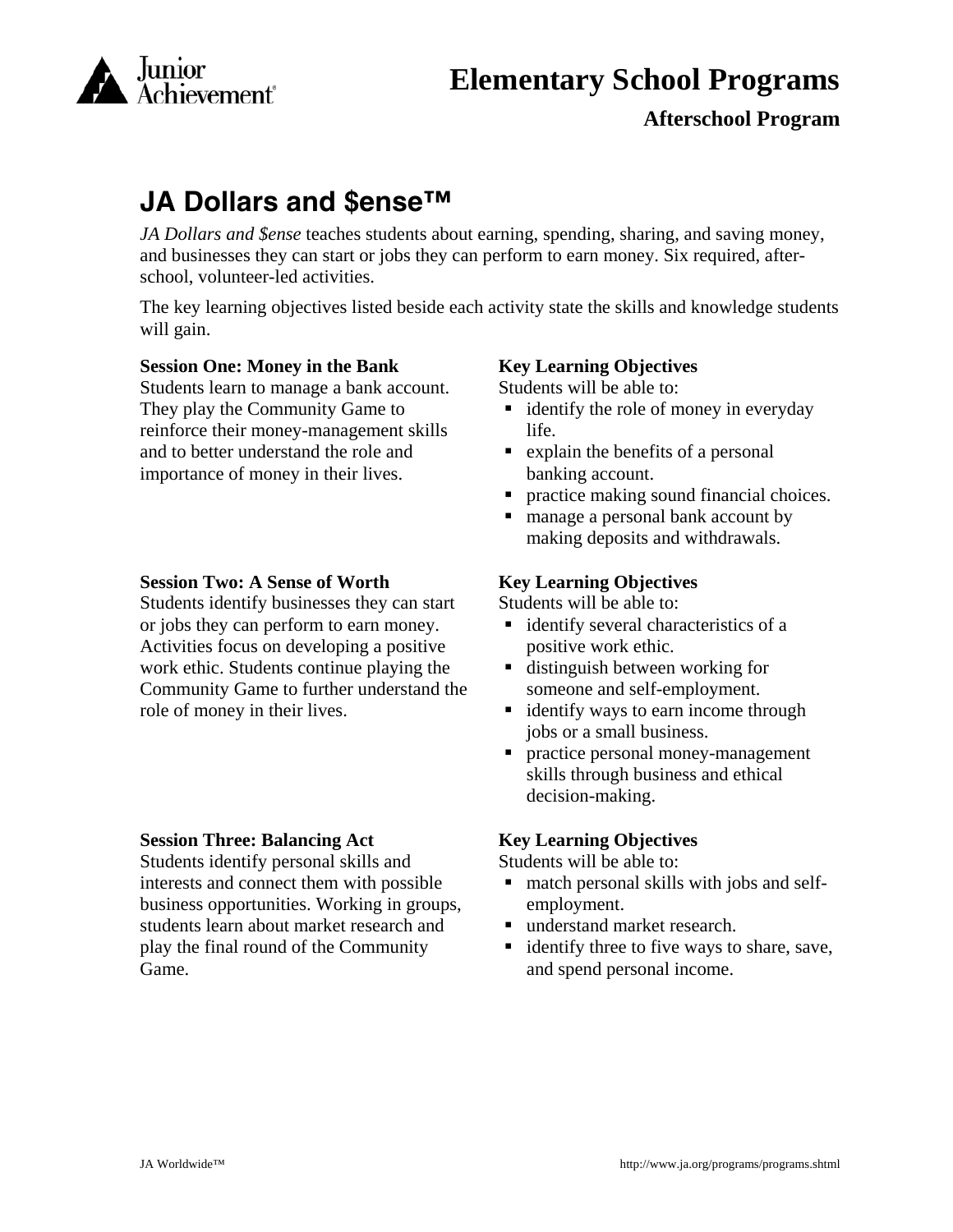

# **Afterschool Program**

### **Session Four: Building a Business**

Students explore their jobs skills and the types of businesses in which they are interested. They identify the basic steps for starting and operating a small business. Using this information, students develop a business plan.

### **Session Five: Get SMART**

Students continue to practice saving and spending as business teams. The concept of making SMART consumer decisions is introduced through role-playing. Students work as teams to play Round One of the Business Game.

### **Session Six: What's the Catch?**

During the final session, students learn to recognize deceptive advertising and the importance of ethical business practices. Continuing to work as business teams, students conclude the program by playing Round Two of the Business Game.

## **Key Learning Objectives**

Students will be able to:

- define the basic steps in planning and starting a business.
- calculate operating expenses and income for a small business.
- develop a basic business plan based on their job skills and interests.

### **Key Learning Objectives**

Students will be able to:

- practice using the SMART system to make consumer decisions.
- **identify the difference between personal** and business spending.
- manage money by making SMART business and consumer decisions.
- no apply the problem-solving steps needed to own and operate a small business.

## **Key Learning Objectives**

Students will be able to:

- recognize deceptive advertising.
- apply money-management skills in a simulated business.
- $\blacksquare$  record and track financial gains and losses in a simulated business.
- promote business through advertising.
- practice making sound financial choices and using cooperative decision-making skills.
- apply the steps necessary to own and operate a small business.